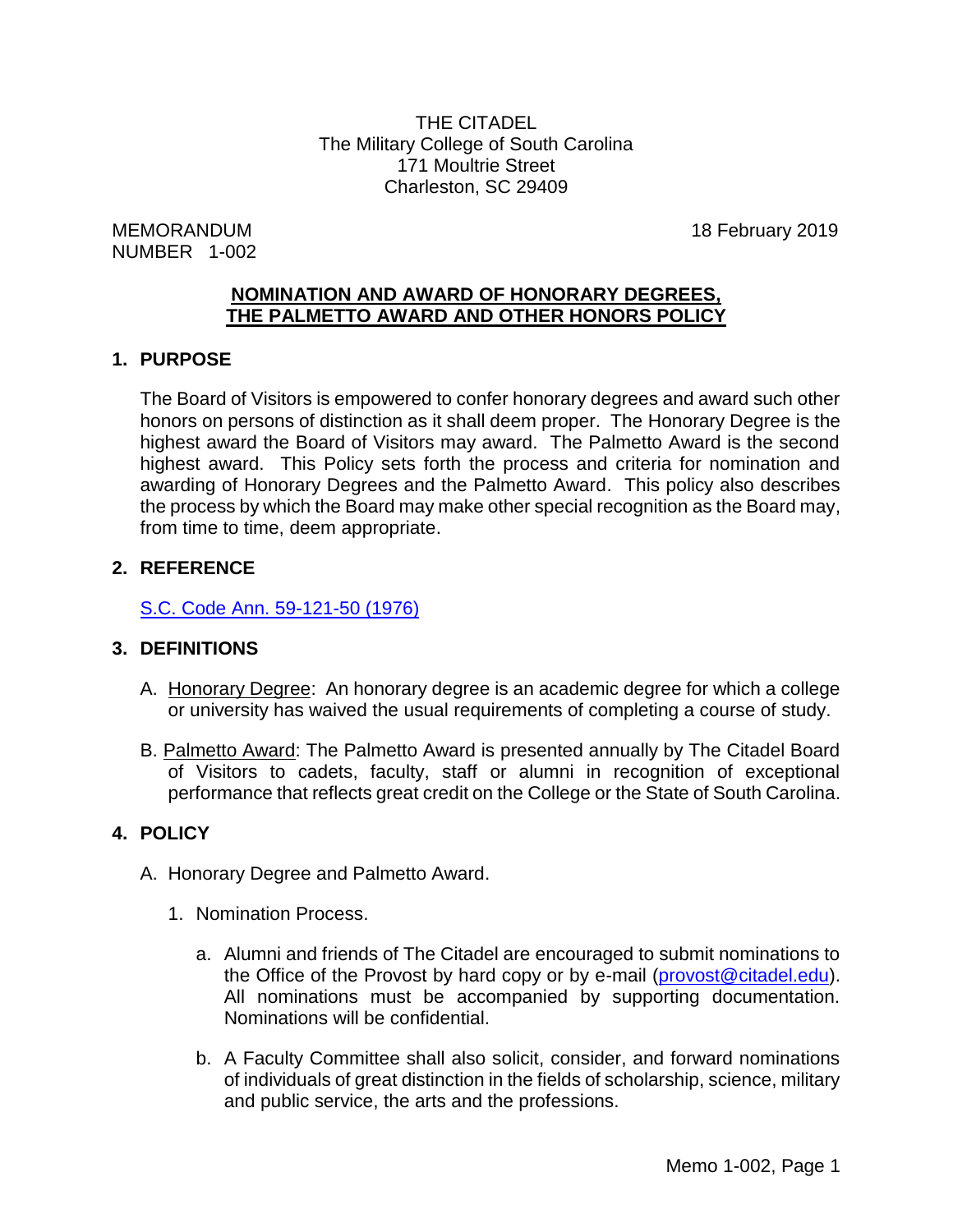- c. Nominations for Honorary Degree recipients will be accepted no later than 1 September of each academic year. Nominations for Palmetto Medal recipients will be accepted no later than 1 September of each academic year.
- 2. Honorary Degree Criteria and Selection.
	- a. An honorary degree from The Citadel may be awarded by the Board of Visitors based on the following criteria:
		- 1) The achievement by an individual of a position of personal or professional eminence and distinction in a field of learning, the professions, the military, scholarship and arts, or in public service.
		- 2) A compelling reason why it would be particularly fitting for The Citadel to honor the nominee, in the form of a clear link between the nominee's achievements and The Citadel's mission and its core values. The Board particularly welcomes nominations of alumni, friends and individuals who have a close affiliation with The Citadel. Normally, however, individuals who are or have been members of The Citadel faculty or administration shall not be considered.
		- 3) The appropriateness of recognizing this individual at commencement, before an audience of the South Carolina Corps of Cadets or students of The Citadel Graduate College and their families and friends.
		- 4) Upon the recommendation of the President, the Committee may also consider awarding an honorary degree to the commencement speaker for The Citadel Graduate College and send an appropriate recommendation to the full Board of Visitors.
	- b. Honorary Degree awards are limited to no more than five per year, to include an Honorary Degree for the Corps of Cadets commencement speaker. Exceptions to this limit must be approved by the Board of Visitors.
	- c. The Board of Visitors shall vote and shall require a simple majority of the members present.
- 3. Palmetto Medal Criteria and Selection.
	- a. A Palmetto Medal may be awarded by the Board of Visitors based on the following criteria:
		- 1) Exceptional service to The Citadel, the City of Charleston, the State of South Carolina, or the United States which demonstrates the ideals of The Citadel.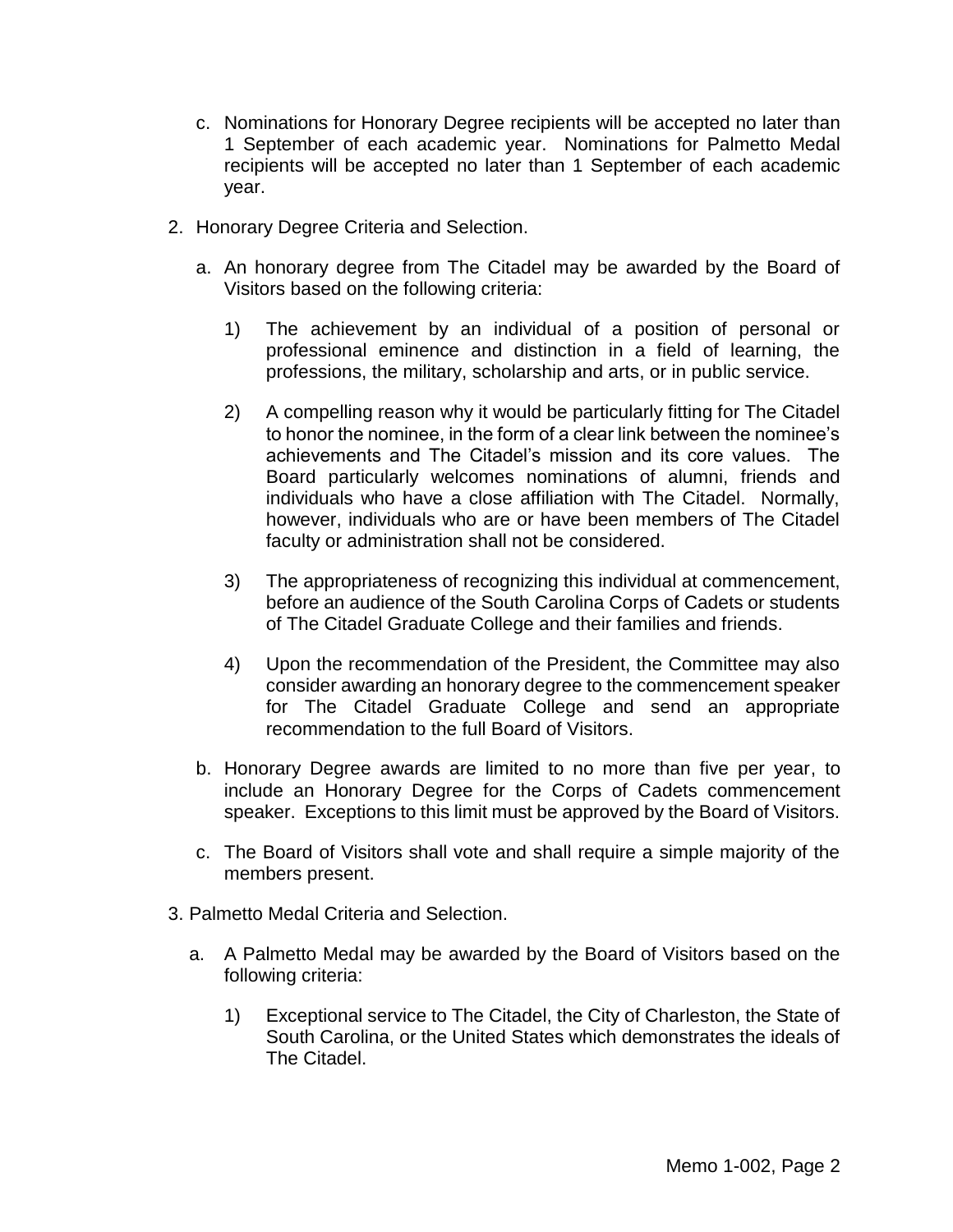- 2) Members of the Board of Visitors are ineligible to be awarded or receive an Honorary Degree or Palmetto Medal during their tenure on the Board. Board members may be considered for these honors after their term on the Board has been completed.
- b. Palmetto Medal awards are limited to two annually with one award to a deserving cadet and one award to a non-cadet. One additional Palmetto Medal may be awarded each year, if, in the opinion of the Board of Visitors, there is an exceptionally deserving nominee. The decision to award a Palmetto Medal to each nominee must be unanimous.
- B. Board of Visitors Emeritus.

A member of the Board of Visitors who has served for at least eighteen years and who, in the opinion of the Board, has contributed significantly to the governance of the College, may be elected a "Member Emeritus" by an affirmative vote of threefourths of the votes cast.

C. Presentation of Diplomas.

The Board shall allow mothers, fathers, stepmothers, stepfathers, grandmothers or grandfathers who are Citadel graduates from the South Carolina Corps of Cadets, Citadel Graduate College, or Veterans Program to present diplomas to cadets or graduate students who are their sons, daughters, grandsons, or granddaughters at the graduation ceremony of the South Carolina Corps of Cadets. The Board shall allow children, parents, step-parents, or grandparents who are Citadel graduates from the South Carolina Corps of Cadets, Citadel Graduate College, or Veterans Program to present diplomas to graduate students who are their children, parents, step-parents, grandchildren or grandparents at the graduation ceremony of the Citadel Graduate College. The Board may grant exceptions to this policy as it deems appropriate.

D. Naming of Facilities, Areas, Programs, Professorships, Scholarships, and Other Similar Naming Opportunities.

The Board shall approve the naming of facilities, areas, programs, professorships, scholarships and other similar items in accordance with the Gift Naming Opportunities and Other Recognition policy (see Section D. Cross-References, below), or such other policies and procedures as it shall adopt, from time to time.

## **5. COMPLIANCE**

Failure to comply with this policy may prevent a deserving individual from receiving appropriate recognition from The Citadel.